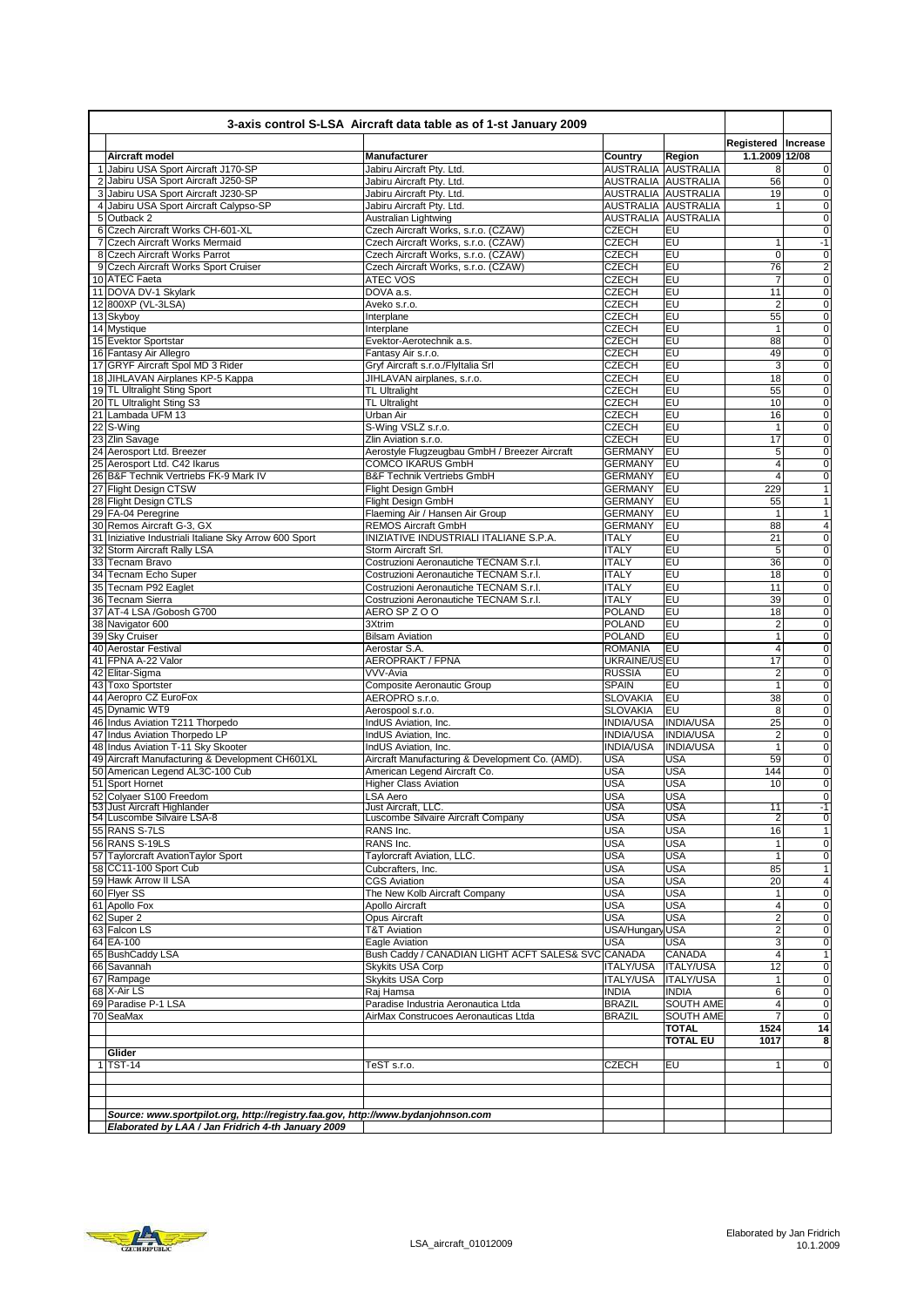

### **3-axis control S-LSA Aircraft and Manufacturers as of as of 1-st January 2009**



LSA\_aircraft\_01012009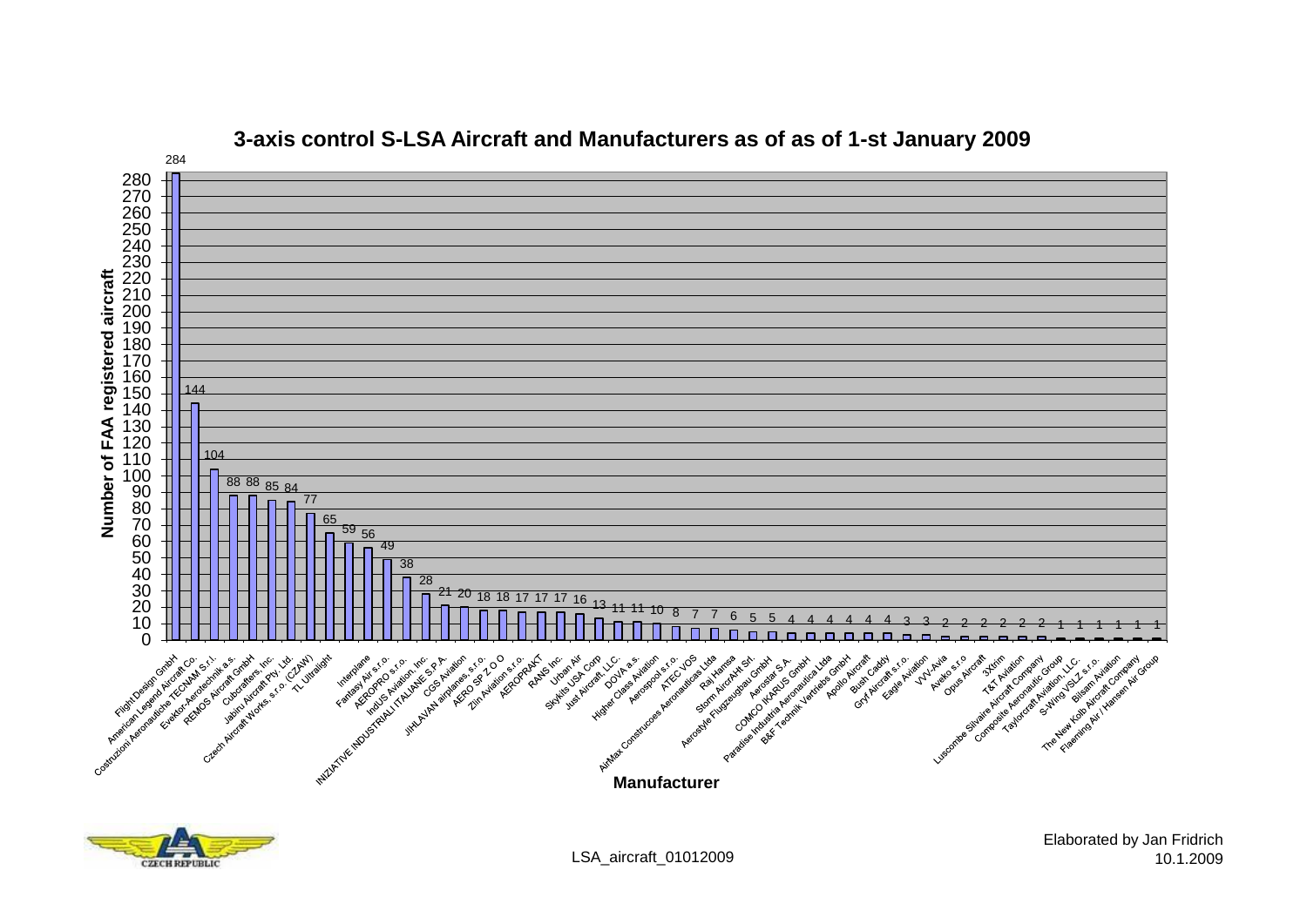

**Manufacturers**

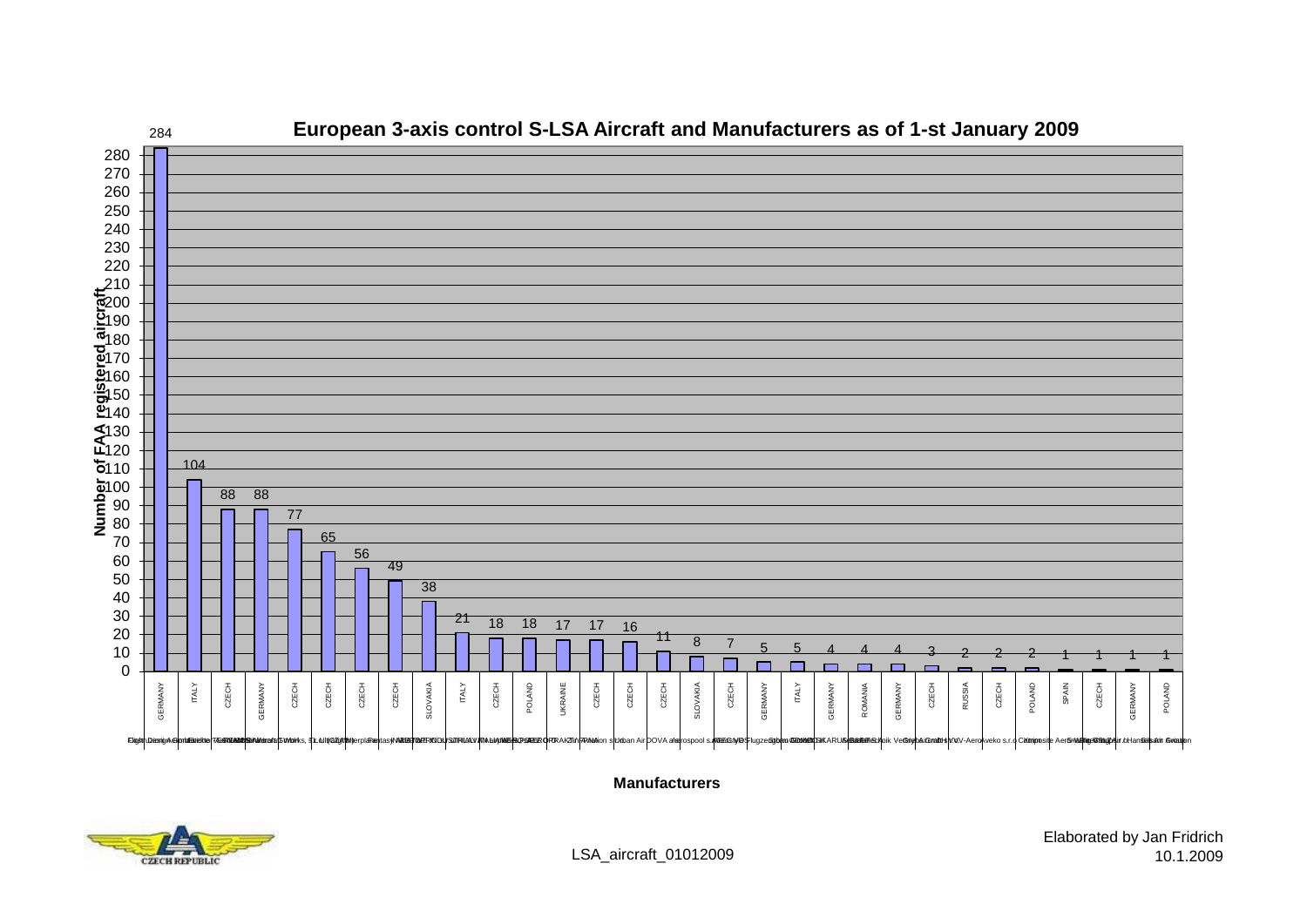## **Registered 3-axis control S-LSA as of 1-st January 2009 by region of origin**



REGION; No of Aircraft; % of Market

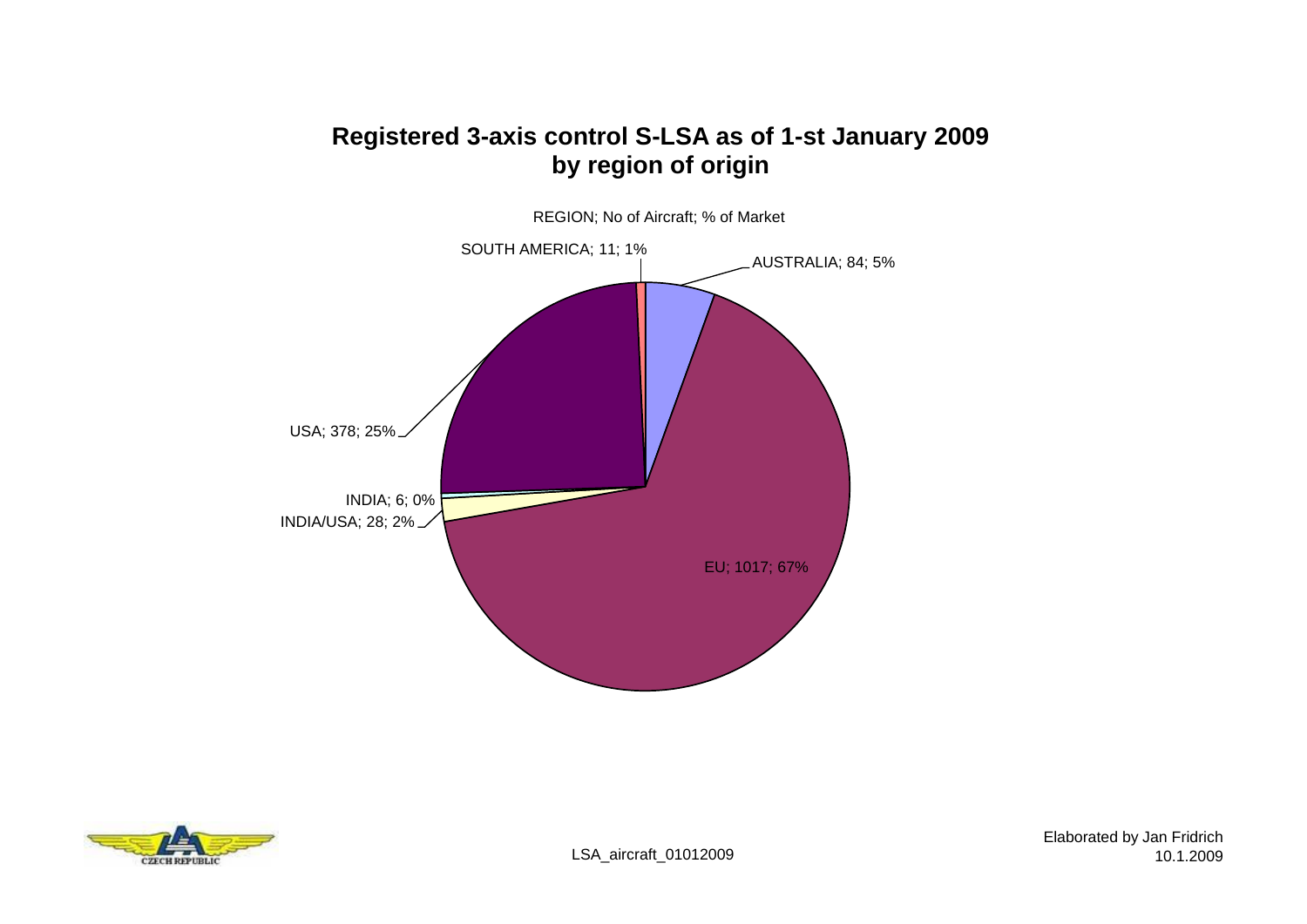# **Registered 3-axis control S-LSA as of 1-st January 2009 by country of origin**



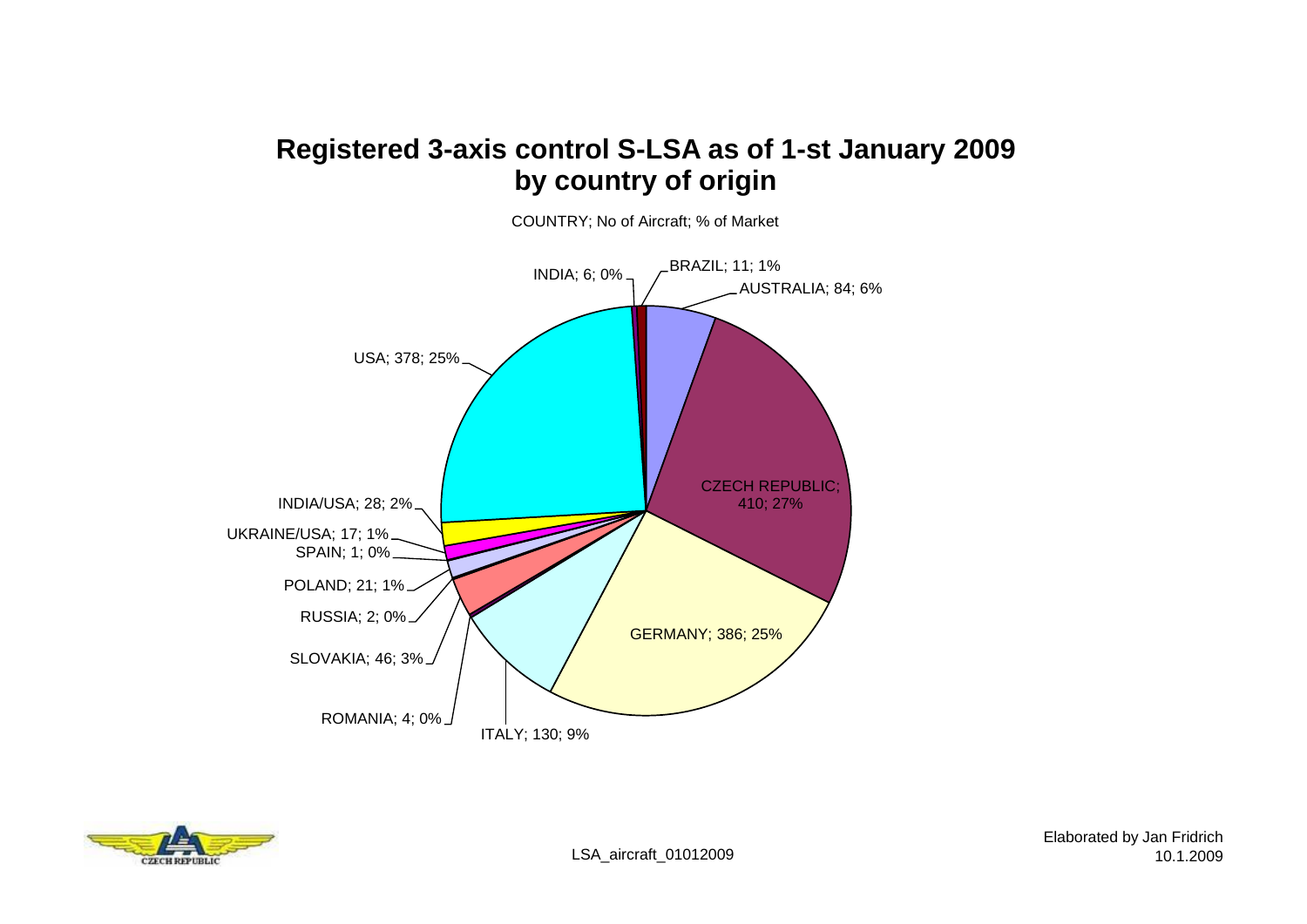# **Registered 3-axis control S-LSA as of 1-st January 2009 EU origin**



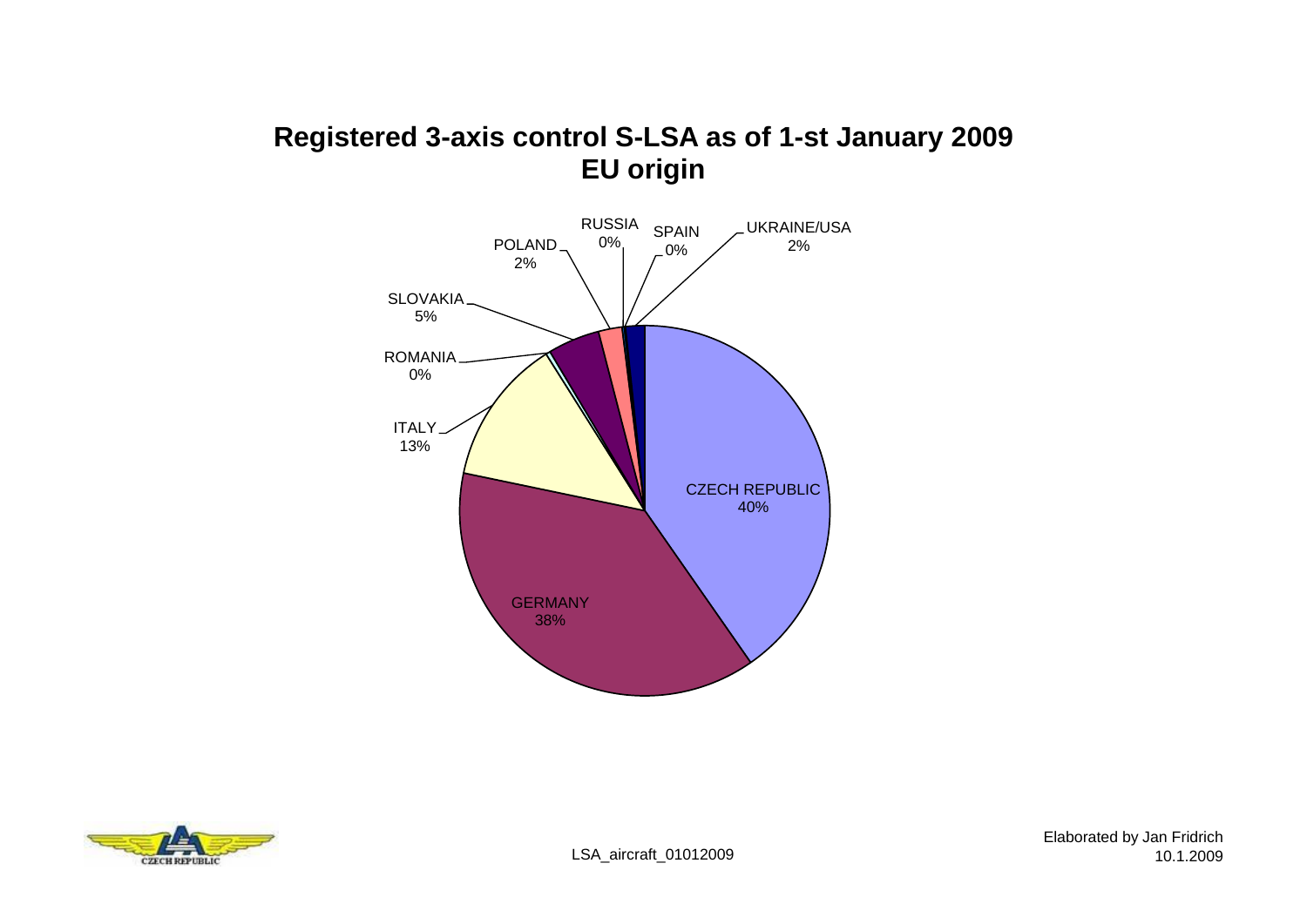

**Registered 3-axis control S-LSA aircraft by region by month**



LSA\_aircraft\_01012009

Elaborated by Jan Fridrich 10.1.2009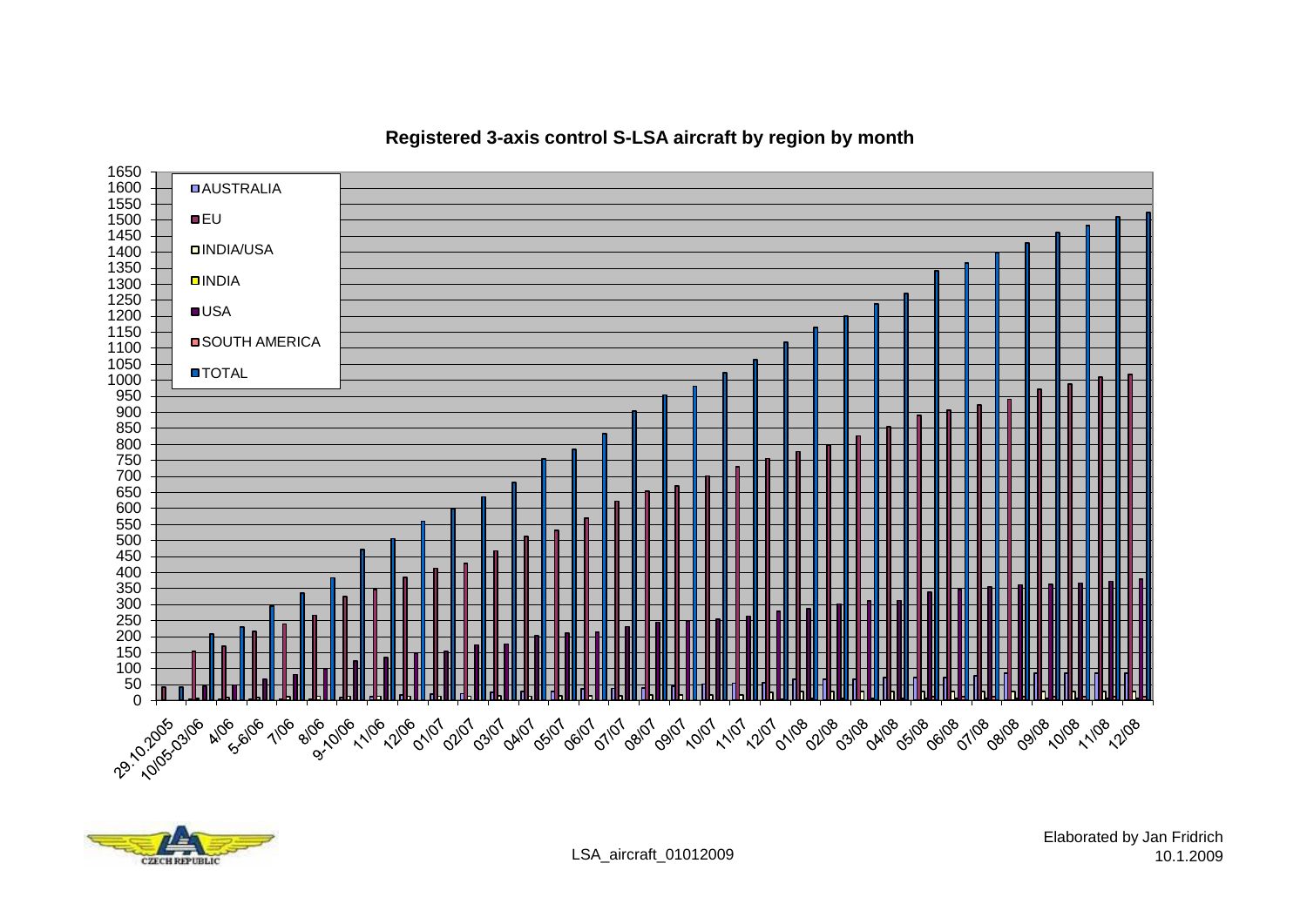

### **Registered 3-axis control S-LSA aircraft by region by month**

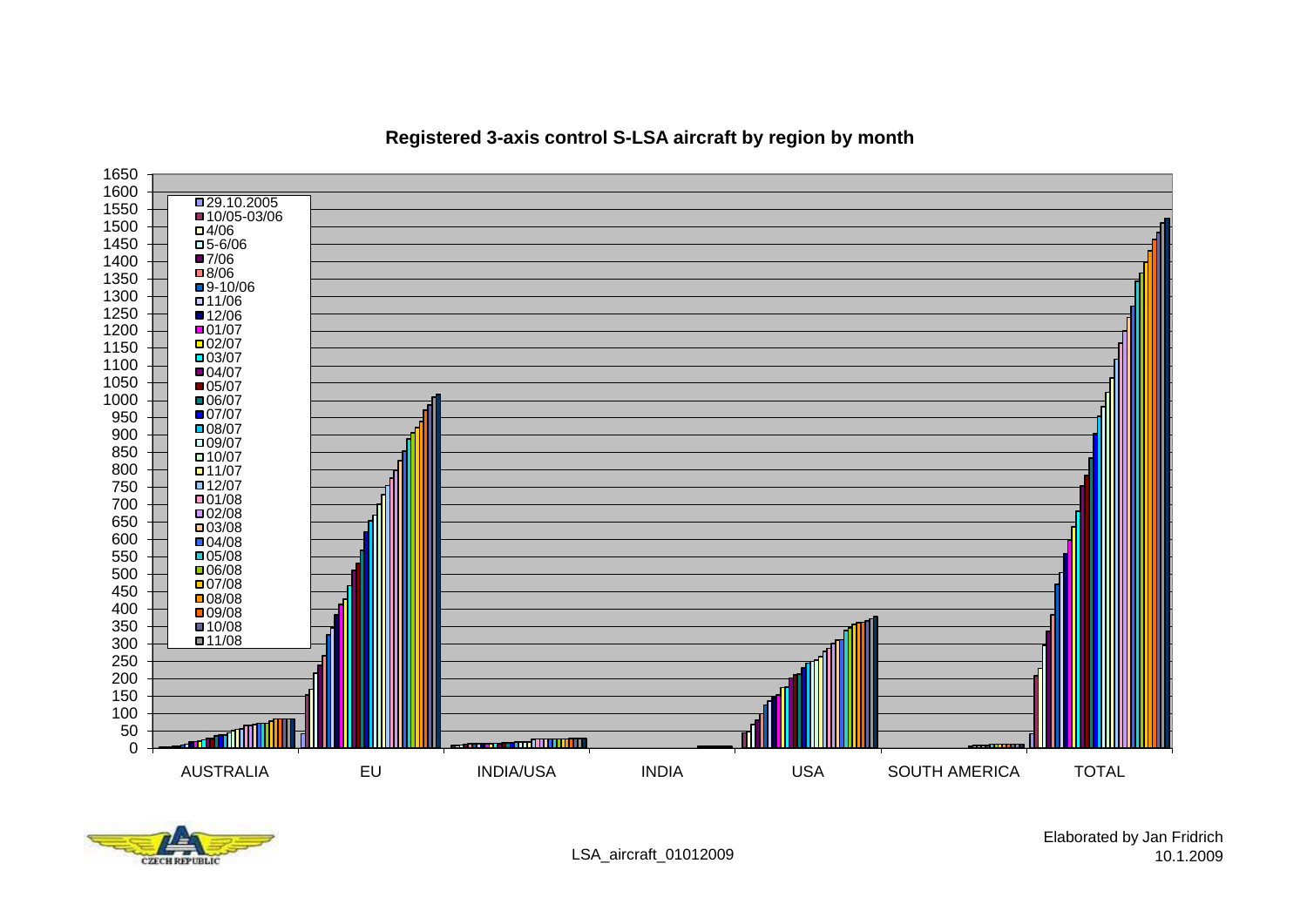

#### **Registered 3-axis control S-LSA aircraft by country by month**

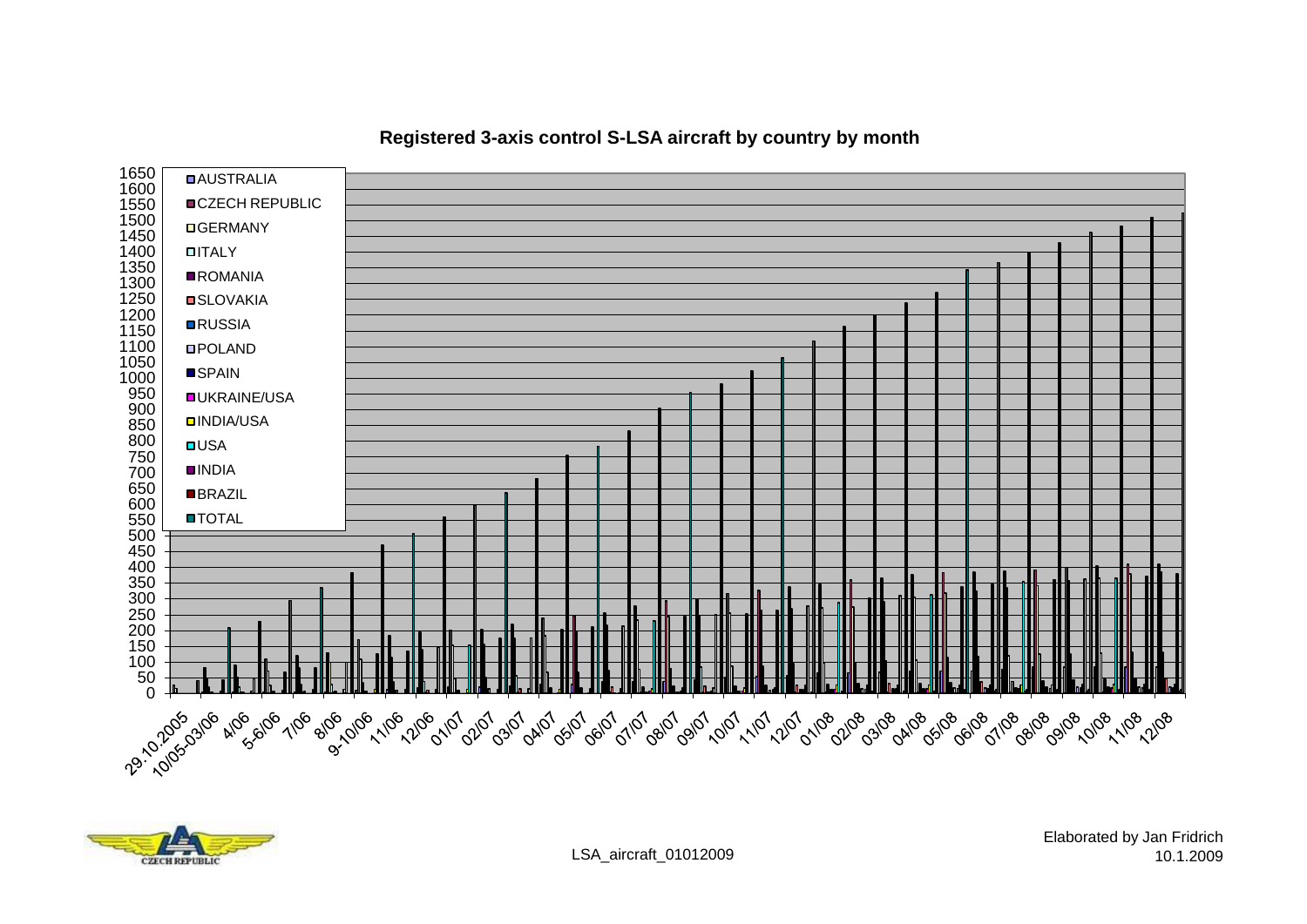

#### **Registered 3-axis control S-LSA aircraft by country by month**

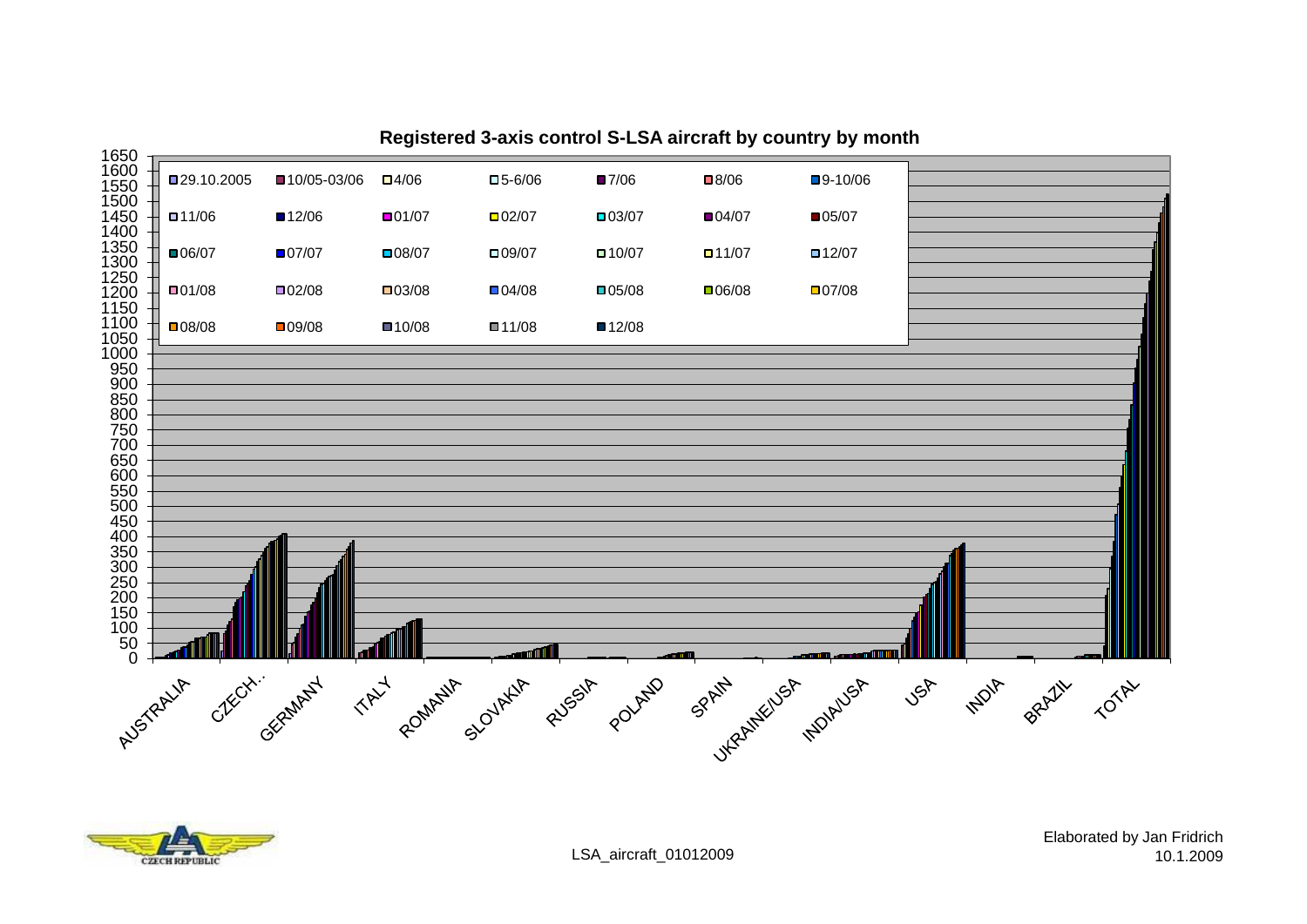| 3-axis control S-LSA Aircraft data table as of 1-st January 2009 |                           |                         |        |  |  |
|------------------------------------------------------------------|---------------------------|-------------------------|--------|--|--|
| as of 1-st January 2009                                          |                           |                         |        |  |  |
| <b>Manufacturer</b>                                              | Market share No of planes |                         |        |  |  |
| 1 Flight Design GmbH                                             | 18,64%                    | 284                     |        |  |  |
| 2 American Legend Aircraft Co.                                   | 9,45%                     | 144                     |        |  |  |
| 3 Costruzioni Aeronautiche TECNAM S.r.l.                         | 6,82%                     | 104                     |        |  |  |
| 4 Evektor-Aerotechnik a.s.                                       | 5,77%                     | 88                      |        |  |  |
| 5 REMOS Aircraft GmbH                                            | 5,77%                     | 88                      |        |  |  |
| 6 Cubcrafters, Inc.                                              | 5,58%                     | 85                      |        |  |  |
| 7 Jabiru Aircraft Pty. Ltd.                                      | 5,51%                     | 84                      |        |  |  |
| 8 Czech Aircraft Works, s.r.o. (CZAW)                            | 5,05%                     | $\overline{77}$         |        |  |  |
| 9 TL Ultralight                                                  | 4,27%                     | 65                      |        |  |  |
| 10 Aircraft Manufacturing & Development Co. (AMD).               | 3,87%                     | 59                      |        |  |  |
| 11 Interplane                                                    | 3,67%                     | 56                      |        |  |  |
| 12 Fantasy Air s.r.o.                                            | 3,22%                     | 49                      |        |  |  |
| 13 AEROPRO s.r.o.                                                | 2,49%                     | 38                      |        |  |  |
| 14 IndUS Aviation, Inc.                                          | 1,84%                     | 28                      |        |  |  |
| 15 INIZIATIVE INDUSTRIALI ITALIANE S.P.A.                        | 1,38%                     | 21                      |        |  |  |
| 16 CGS Aviation                                                  | 1,31%                     | 20                      |        |  |  |
| 17 JIHLAVAN airplanes, s.r.o.                                    | 1,18%                     | 18                      |        |  |  |
| 18 AERO SP Z O O                                                 | 1,18%                     | 18                      |        |  |  |
| 19 Zlin Aviation s.r.o.                                          | 1,12%                     | 17                      |        |  |  |
| 20 AEROPRAKT                                                     | 1,12%                     | 17                      |        |  |  |
| 21 RANS Inc.                                                     | 1,12%                     | 17                      |        |  |  |
| 22 Urban Air                                                     | 1,05%                     | 16                      |        |  |  |
| 23 Skykits USA Corp                                              | 0,85%                     | 13                      |        |  |  |
| 24 Just Aircraft, LLC.                                           | 0,72%                     | 11                      |        |  |  |
| 25 DOVA a.s.                                                     | 0,72%                     | 11                      |        |  |  |
| 26 Higher Class Aviation                                         | 0,66%                     | 10                      |        |  |  |
| 27 Aerospool s.r.o.                                              | 0,52%                     | 8                       |        |  |  |
| 28 ATEC VOS                                                      | 0,46%                     | 7                       |        |  |  |
| 29 AirMax Construcoes Aeronauticas Ltda                          | 0,46%                     | 7                       |        |  |  |
| 30 Raj Hamsa                                                     | 0,39%                     | 6                       |        |  |  |
| 31 Storm AircrAHt Srl.                                           | 0,33%                     | $\overline{5}$          |        |  |  |
| 32 Aerostyle Flugzeugbau GmbH                                    | 0,33%                     | 5                       |        |  |  |
| 33 Aerostar S.A.                                                 | 0,26%                     | 4                       |        |  |  |
| 34 COMCO IKARUS GmbH                                             | 0,26%                     | 4                       |        |  |  |
| 35 Paradise Industria Aeronautica Ltda                           | 0,26%                     | 4                       |        |  |  |
| 36 B&F Technik Vertriebs GmbH                                    | 0,26%                     | $\overline{\mathbf{4}}$ |        |  |  |
| 37 Apollo Aircraft                                               | 0,26%                     | $\overline{4}$          |        |  |  |
| 38 Bush Caddy                                                    | 0,26%                     |                         | $4$ EU |  |  |
| 39 Gryf Aircraft s.r.o.                                          | 0,20%                     | 3                       |        |  |  |
| 40 Eagle Aviation                                                | 0,20%                     | 3                       |        |  |  |
| 41 VVV-Avia                                                      | 0,13%                     | $\overline{2}$          |        |  |  |
| 42 Aveko s.r.o                                                   | 0,13%                     | $\overline{2}$          |        |  |  |
| 43 Opus Aircraft                                                 | 0,13%                     | $\overline{2}$          |        |  |  |
| 44 3Xtrim                                                        | 0,13%                     | $\overline{2}$          |        |  |  |
| 45 T&T Aviation                                                  | 0,13%                     | $\overline{2}$          |        |  |  |
| 46 Luscombe Silvaire Aircraft Company                            | 0,13%                     | $\overline{2}$          |        |  |  |
| 47 Composite Aeronautic Group                                    | 0,07%                     | 1                       |        |  |  |
| 48 Taylorcraft Aviation, LLC.                                    | 0,07%                     | 1                       |        |  |  |
| 49 S-Wing VSLZ s.r.o.                                            | 0,07%                     | 1                       |        |  |  |
| 50 Bilsam Aviation                                               | 0,07%                     | 1                       |        |  |  |
| 51 The New Kolb Aircraft Company                                 | 0,07%                     | 1                       |        |  |  |
| 52 Flaeming Air / Hansen Air Group                               | 0,07%                     | 1                       |        |  |  |
| 53 LSA Aero                                                      | 0,00%                     | 0                       |        |  |  |
| 54 Australian Lightwing                                          | 0,00%                     | $\mathbf 0$             |        |  |  |
|                                                                  |                           | 1524                    |        |  |  |
|                                                                  | 100,00%                   |                         |        |  |  |